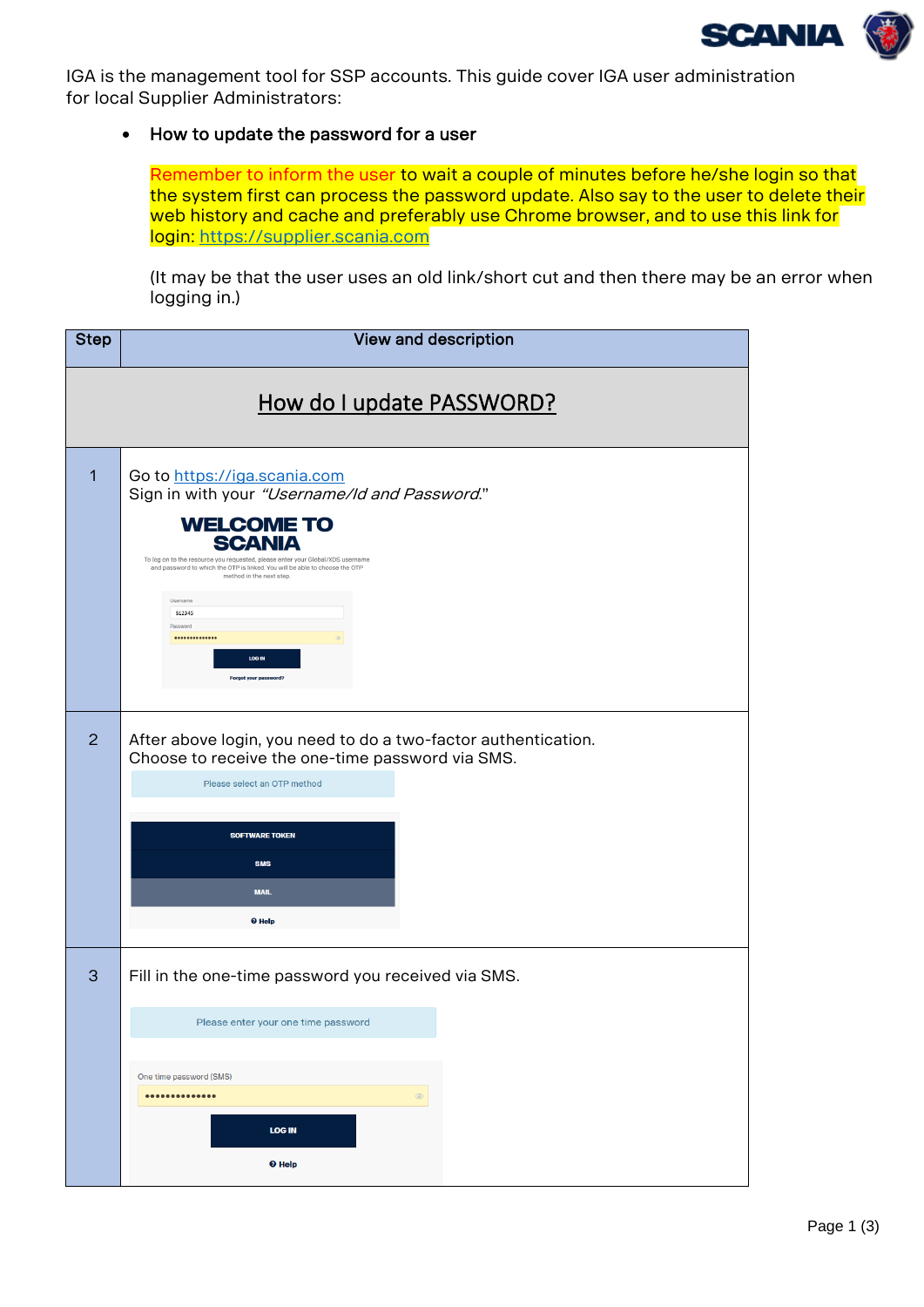| 4 | Go to "Manage Access" and "Manage Passwords".<br>Home My Work = Intelligence = Folder Access =<br><b><i>R</i></b> My Dashboard<br>$\overline{\mathcal{R}}$<br><b>ER</b> My Tasks<br>Passwords 1<br><b>Manage Access</b><br><b>Ibin</b><br>$\Box$<br>Application<br>Account ID<br><b>Manage User Access</b><br>$\Box$<br><b>XDS</b><br>Albin Andersson01<br>New Password<br>Password Constraints @                                                                                                                                                                                                                                                                                                                                                                                                                                                                                                                                                                       |
|---|-------------------------------------------------------------------------------------------------------------------------------------------------------------------------------------------------------------------------------------------------------------------------------------------------------------------------------------------------------------------------------------------------------------------------------------------------------------------------------------------------------------------------------------------------------------------------------------------------------------------------------------------------------------------------------------------------------------------------------------------------------------------------------------------------------------------------------------------------------------------------------------------------------------------------------------------------------------------------|
| 5 | Choose the User who need a password update and "Manage".<br>Home My Work = Intelligence = Folder Access =<br>Manage Passwords<br>Showin<br>å<br>å<br><b>Test Anna</b><br><b>Test Anna</b><br>Username: 0104053<br>Username: 0104052<br>Manager: Akesson Hans Petter<br>Manager: Storkull-Berglund Ann-Sofi                                                                                                                                                                                                                                                                                                                                                                                                                                                                                                                                                                                                                                                              |
| 6 | Click "Generate", to get a password automatically.<br>Copy the password and share it with the user by sending it in an email.<br>Click "OK".<br><b>NOTE1</b><br>The password is confidential and should be treated with caution.<br><b>NOTE2</b><br>Recommendation is to ask the user to update the password by themselves as<br>soon as possible.<br>Ø<br>Passwords 1<br><b>Test Anna</b><br>$\Box$<br>Application<br>Account ID<br>Status<br>Last Refresh<br><b>Action Status</b><br>Actions<br>$\theta$<br>Access<br>New Password<br>Confirm Password<br>Cancel<br>Password Constraints<br>· Must contain at least 12 characters<br>· Must contain minimum 1 uppercase<br>- Must contain minimum 1 lowercase<br>- Must contain minimum 1 numeric character<br>. Not allowed to re-use any of the 24 previous passwords<br>May not contain display name, user name, first name or last name of the user<br>· May not contain "simple" words like: Scania, 12345, abcd |
|   | <b>Generated Passwords</b><br>$\mathbf x$<br>Generated 1 Passwords<br>Application: XDS<br>Account ID: Anna Test01<br>New Password: c*S9hX~9WHI2<br><b>Application</b><br>Actic<br>OK<br><b>XDS</b><br>Anna Test01<br>Active<br>$\bullet$ $\circ$<br>Showing 1-1 of 1<br>You have now successfully updated the password for an user!<br>Remember to inform the user to wait a couple of minutes before he/she login so<br>that the system first can process the password update. Also say to the user to<br>delete their web history and cache and preferably use Chrome browser, and to<br>use this link for login: https://supplier.scania.com                                                                                                                                                                                                                                                                                                                         |